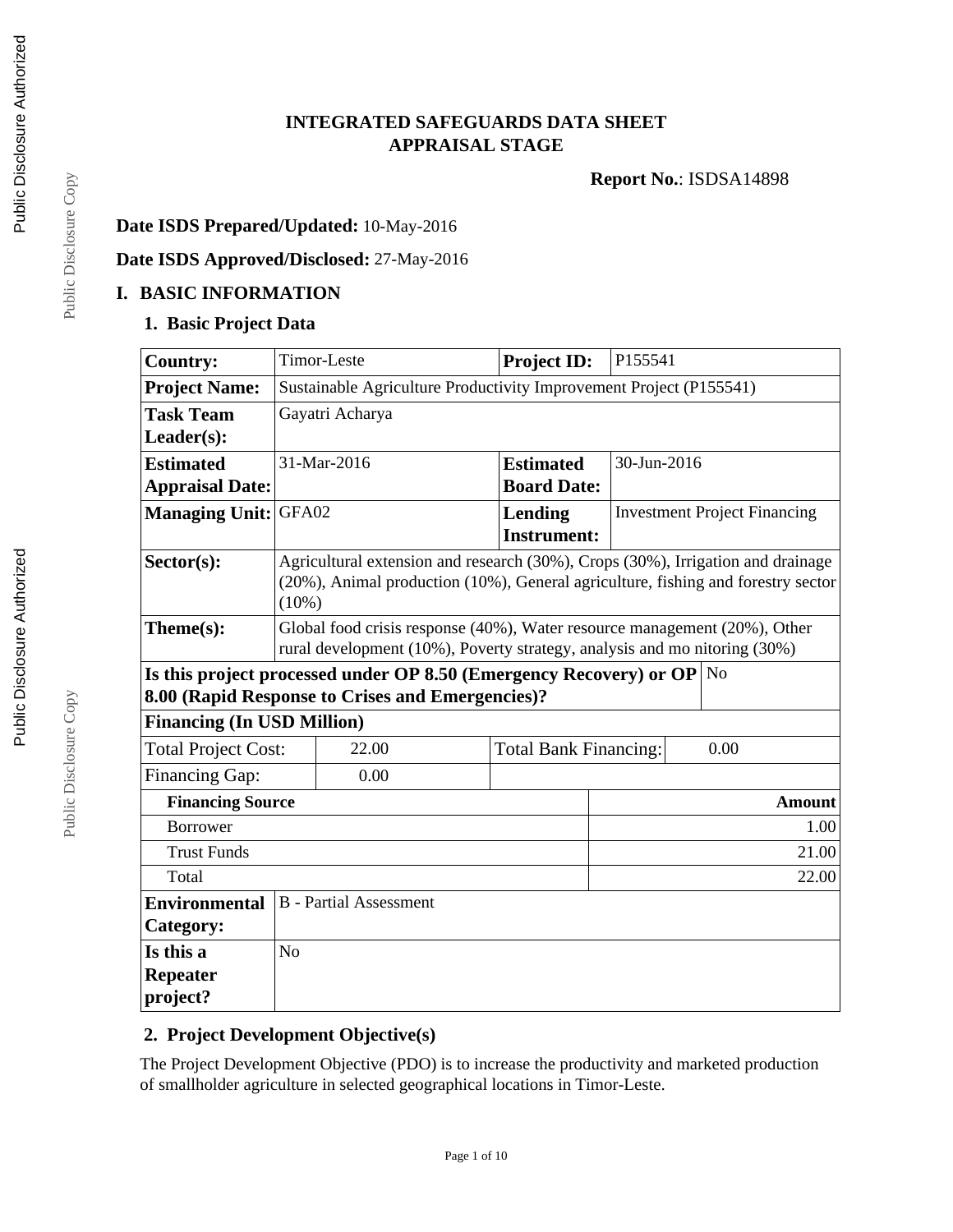### **3. Project Description**

The Project aims to assist MAF to modernize and reform its systems of providing agricultural and environmental support services. The project will support (i) participatory district and community plans; (ii) farmer group formation and training; (iii) support for agriculture and small-scale rural investments aimed at promoting livelihoods and sustainable watersheds; (iv) strengthening  $MAF<sub>></sub>$  (s capacity to deliver advisory services; and (v) and improving planning, programming, and evaluation capacity.

The program comprises the following components:

Component 1: Integrated watershed agriculture development planning. The objective of this component is to improve agriculture development planning within targeted watersheds. Watershed Management Councils will be formed, and Watershed Agriculture Development Plans will be prepared to guide planning at the watershed level. More detailed Sustainable Community Agriculture Development Plans will also be developed to guide investment at the community level.

Component 2: Smallholder organization, advisory support and training. Development and strengthening of farmer groups to improve farm productivity and marketability is a priority area under the MAFSP. Component 2 will therefore facilitate the formation of farmer groups where needed, building on cohesion developed during the SCADP preparation process, and strengthen existing groups formed for other purposes by NGOs, and other relevant programs. These farmer groups will be supported by complementary investments in sustainable agricultural production and environmental protection (see Component 3) to implement SCADPs.

Component 3: Sustainable watershed management and support to farmer groups. The objective of this component is to support the implementation of SCADPs through the provision of targeted onfarm investments. The support will include equipment and technologies promoting reduction of postharvest losses, increasing value addition, addressing soil erosion and promoting climate resilience.

Component 4: Strengthening MAF➢❨ s Services, Planning, Programming, Coordination and Monitoring and Evaluation Functions. This component will support MAF to strengthen its institutional capacity to reflect the latest organizational changes in the Ministry. The SAPIP support will focus on: (i) improved corporate services (including extension); (ii) planning; (iii) more efficient budget programming with the objective of increasing sectoral investment returns and achieving corporate targets and objectives; (iv) better coordination with development partners $\triangleright$  ( projects and programs, and improved focusing of development partner expenditure on the Ministry $\triangleright$  (s annual action plan objectives; and (v) improved monitoring and evaluation, and subsequent reporting to Government. Component 4 will include support for the Timor-Leste Agriculture Advisory Council (TLAAC) and the Timor-Leste Agriculture Research and Development Institute (TLARDI), which are initiatives from the national Strategic Development Plan.

Component 5: Project management and monitoring. The Government is in the process of creating a unified Project Management Unit (PMU) within MAF to manage and coordinate the implementation of all projects and programs in the agricultural sector. The SAPIP PMU will be responsible for: (i) annual planning and budgeting in compliance with Government requirements and guidelines, and with SAPIP $\blacktriangleright$  (s final design; (ii) coordination across Components and other Donor-funded projects/ programmes to drive complementarity; (iii) support for field-level technical and natural resource planning staff; (iv) support for a governance framework to manage the disbursement of grants to farmer groups; (v) communications, and knowledge management and distribution; (vi) maintenance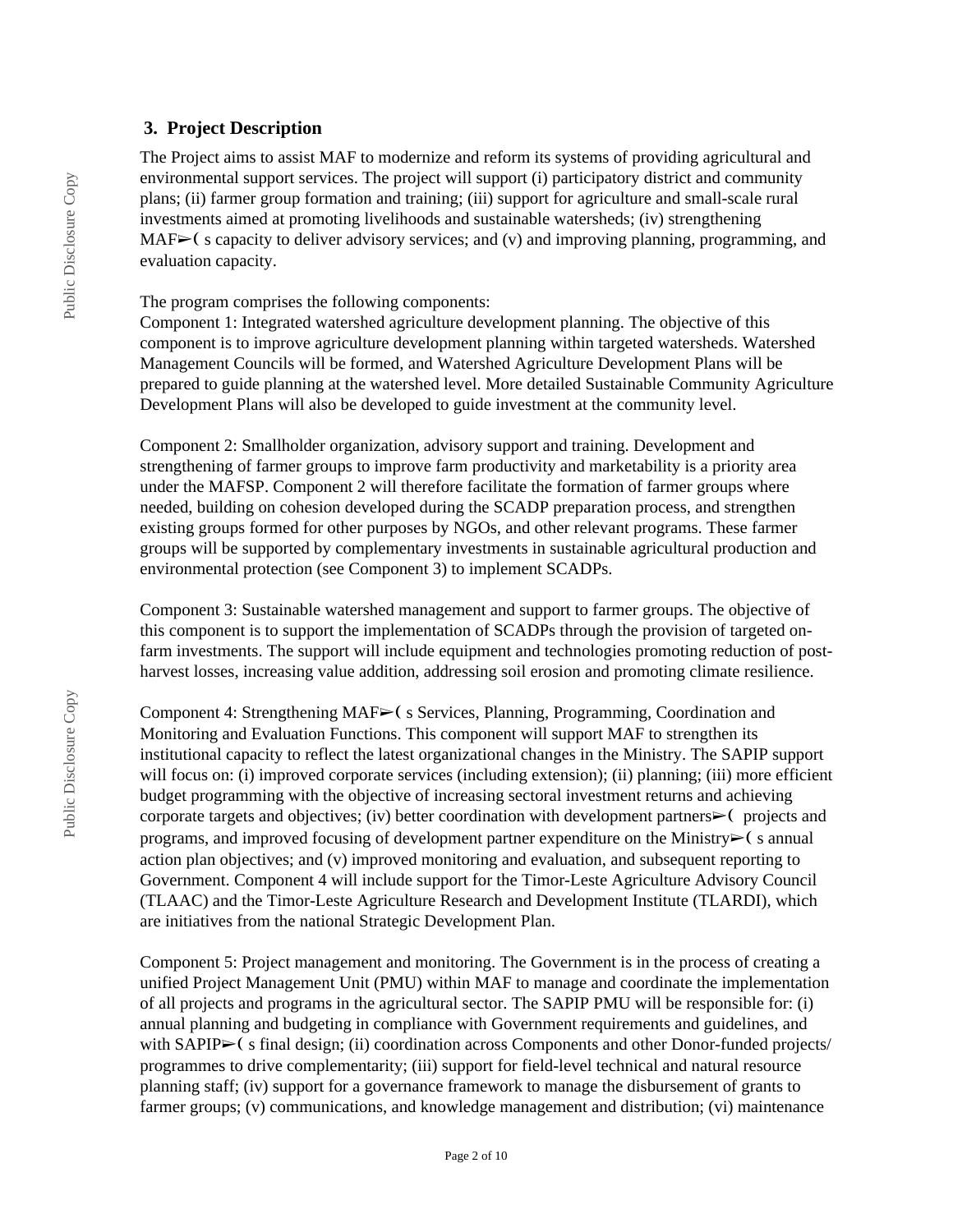of a mapping and planning database in ALGIS to record WADPs and SCADPs; (vii) a special focus on gender and vulnerable group inclusiveness in Project-support ed activities; and (viii) monitoring of and reporting on the SAPIP results framework. The project will develop and apply accountability mechanisms through citizen engagement, monitoring and grievance redress.

### **4. Project location and salient physical characteristics relevant to the safeguard analysis (if known)**

The Project will be implemented in four watersheds, located in the municipalities of Lautem (Raumoco watershed), Ainaro (Be Luic watershed), Liquica (North Loes watershed), and Oecusse (Ekat-Tono watershed). These watersheds have been selected on the basis of: (i) food and nutrition insecurity criteria; (ii) complementarity with other development partners and Government programs; and (iii) potential for small-scale agriculture development. The characteristics of each watershed will be detailed through community participatory planning in the design of watershed-scale management plan.

The majority of Timor-Leste $\triangleright$  (s population resides in rural areas predominately dependent on subsistence agriculture dependent on rainfall, where land and soil is largely degraded. As a result of a rapidly growing population, food insecurity is also evident. Some parts of the country are irrigated which provide greater food security and better ecosystem health, but overall infrastructure is inadequate and natural resources are coming under increasing pressure. The Project will assist approximately 16,500 households in four municipalities. There will be about 100,000 direct and indirect beneficiaries of persons indigenous to Timor. The presence of ethnic minorities and scale of forest cover in targeted watersheds will be identified during screening.

The Ekat-Tono watershed in Timor-Leste shares a boundary with Indonesia for which an MOU was signed in 2010. The Government of Indonesia was formally notified in writing of the project and its potential activities in April 2016 as a requirement of OP7.50.

### **5. Environmental and Social Safeguards Specialists**

Claire Marion Forbes (GSURR) Nicholas John Valentine (GENDR) Ross James Butler (GSU02)

| <b>6. Safeguard Policies</b>           | Triggered? | <b>Explanation (Optional)</b>                                                                                                                                                                                                                                                                                                                                                                                                                                                                                                                                       |
|----------------------------------------|------------|---------------------------------------------------------------------------------------------------------------------------------------------------------------------------------------------------------------------------------------------------------------------------------------------------------------------------------------------------------------------------------------------------------------------------------------------------------------------------------------------------------------------------------------------------------------------|
| Environmental<br>Assessment OP/BP 4.01 | Yes        | This Project will finance activities to improve agricultural<br>production and watershed management. This may involve<br>policy reform, formation of management councils, new<br>management strategies and technologies, community<br>grants, etc. A participatory planning process involving<br>key stakeholders at national, municipal and local levels<br>will facilitate a $\triangleright$ (bottom up $\triangleright$ (approach to watershed<br>management. Community grants will be delivered through<br>community-driven development, and farmer groups may |
|                                        |            | elect to construct small-scale infrastructure or equipment<br>to support land/agriculture or water management such as<br>water pumps, maize storage drums, small ponds, etc. Site-<br>specific environmental impacts may result but are<br>expected to be minor or negligible and readily                                                                                                                                                                                                                                                                           |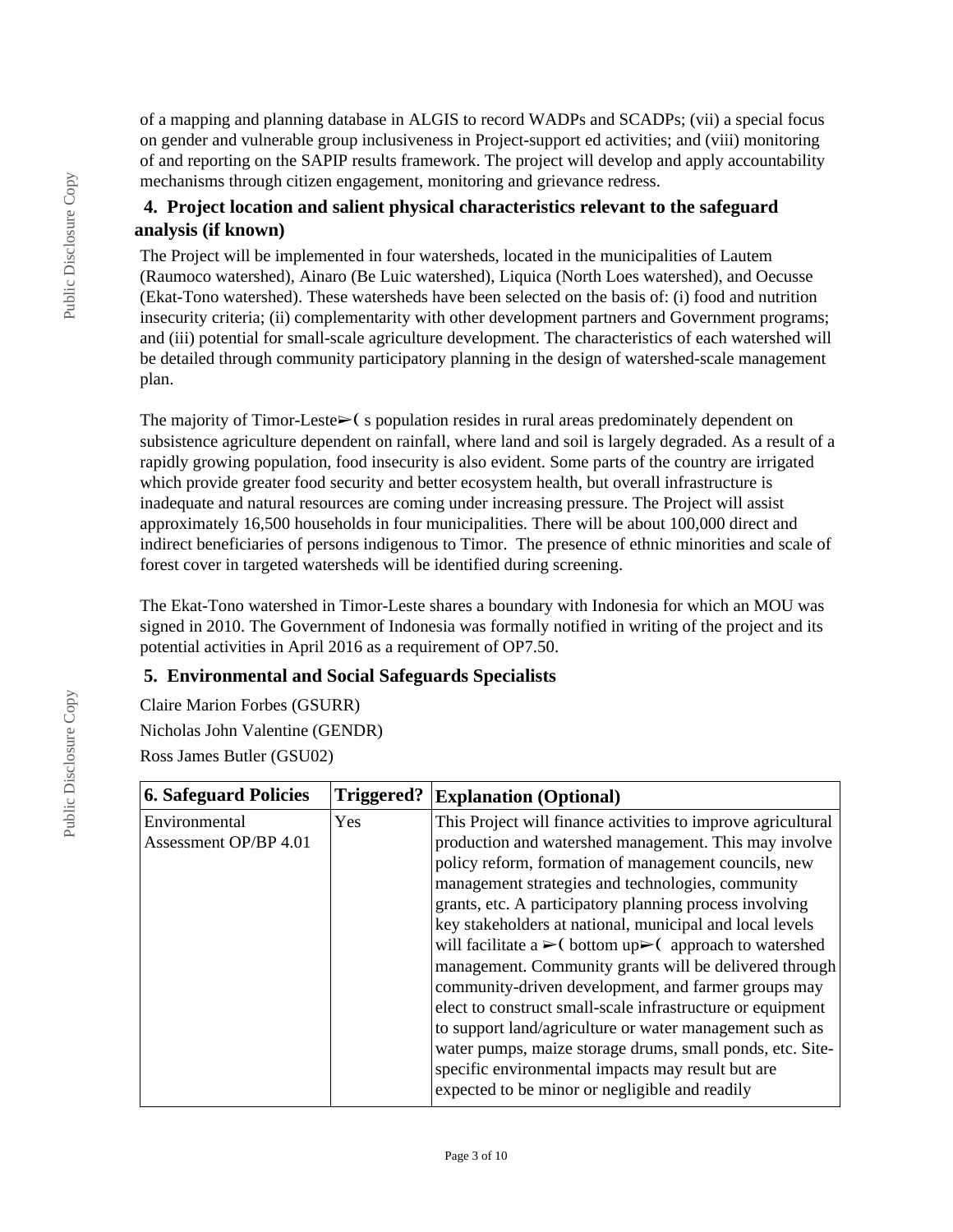|                                           |     | manageable.<br>The Project has been initially assigned a category "B"<br>consistent with the nature of these impacts and the<br>requirements of OP4.01. An Environmental and Social<br>Management Framework (ESMF) has been prepared for<br>guidance.                                                                                                                                                                                                                                                                                                                                                                                                                                                                                                                                                                                |
|-------------------------------------------|-----|--------------------------------------------------------------------------------------------------------------------------------------------------------------------------------------------------------------------------------------------------------------------------------------------------------------------------------------------------------------------------------------------------------------------------------------------------------------------------------------------------------------------------------------------------------------------------------------------------------------------------------------------------------------------------------------------------------------------------------------------------------------------------------------------------------------------------------------|
| Natural Habitats OP/BP<br>4.04            | Yes | Program activities are expected to take place in areas<br>already under cultivation, and thus not involve significant<br>loss or degradation of natural habitats. However this<br>policy has been triggered as a precaution since exact<br>subprojects sites are not yet known and could potentially<br>occur in highland areas, sensitive riparian areas and other<br>natural habitats.                                                                                                                                                                                                                                                                                                                                                                                                                                             |
| Forests OP/BP 4.36                        | Yes | Integrated watershed management will ensure forest areas<br>are protected, and activities will only occur on cultivated<br>lands and non-forested areas as guiding by the screening<br>process. However this policy has been triggered as a<br>precaution since exact subprojects sites are not yet known,<br>and watershed-level planning includes forest areas.                                                                                                                                                                                                                                                                                                                                                                                                                                                                    |
| Pest Management OP 4.09 Yes               |     | Although the project will not directly finance pesticides<br>(as per Annex A), OP 4.09 applies where farmers may use<br>pesticides as part of agricultural pest management. While<br>it is unlikely that project activities will require pest<br>management or fund pesticides for agricultural use or<br>crop protection, this policy has been triggered as a<br>precaution in case watershed planning requires integrated<br>pest management.                                                                                                                                                                                                                                                                                                                                                                                      |
| Physical Cultural<br>Resources OP/BP 4.11 | Yes | Participatory planning process with local communities<br>will ensure sites of archaeological, paleontological,<br>historical, architectural, religious, aesthetic or other<br>cultural significance are avoided. A Chance Finds<br>Procedure is included in the ESMF as a precaution.                                                                                                                                                                                                                                                                                                                                                                                                                                                                                                                                                |
| Indigenous Peoples OP/<br>BP 4.10         | Yes | This policy is triggered in Timor-Leste in accordance to<br>the Environment and Social Safeguards Guidelines for<br>Pacific Island Countries (ESSIP). The project is designed<br>to maximize the benefits and opportunities of Indigenous<br>People through a participatory process with communities<br>in target areas of Timor-Leste. It will involve the<br>formation of farmer groups, watershed councils and<br>management plans to guide the management of natural<br>resources for resource owners and users under customary<br>tenure arrangements. Communities will also identify<br>priority agricultural activities to enhance livelihoods and<br>have an opportunity to build their capacity on<br>commercialization of produce. To ensure the participatory<br>process for each Component is inclusive and benefits are |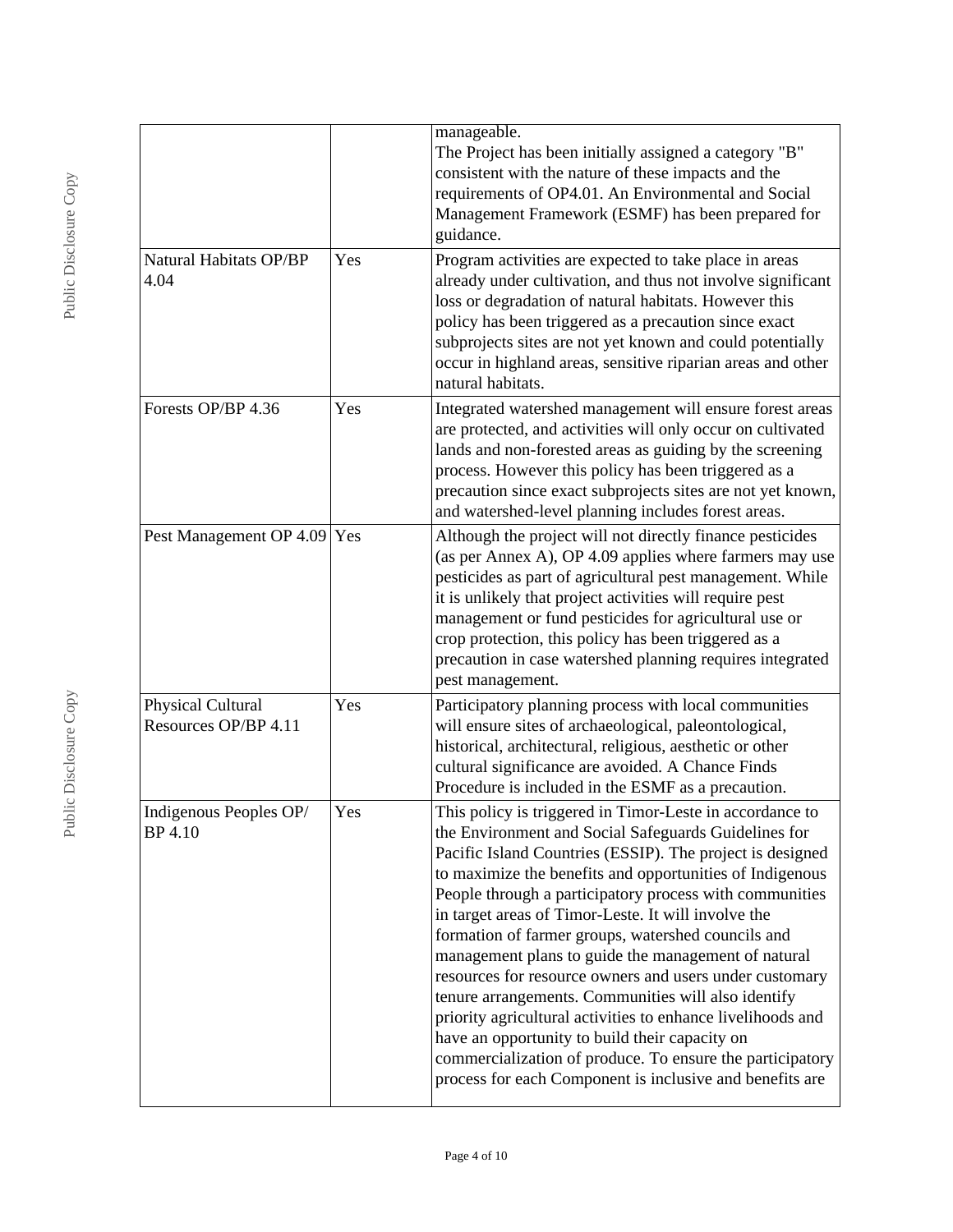|                                                      |     | culturally appropriate, a Beneficiaries Participation<br>Framework has been developed to provide guidance on<br>integrating key principles of OP4.10 into overall project<br>design. A Consultation Strategy will outline methods to<br>enable a process for free, prior and informed consultation<br>(FPIC) to ensure broad community support for the<br>Project, and a Social Assessment (SA) will identify<br>potential socio-cultural impacts.                                                                                                                                                                                                                                           |
|------------------------------------------------------|-----|----------------------------------------------------------------------------------------------------------------------------------------------------------------------------------------------------------------------------------------------------------------------------------------------------------------------------------------------------------------------------------------------------------------------------------------------------------------------------------------------------------------------------------------------------------------------------------------------------------------------------------------------------------------------------------------------|
| <b>Involuntary Resettlement</b><br><b>OP/BP 4.12</b> | Yes | Activities likely to result in physical and economic<br>displacement, will not be funded under SAPIP. Project<br>activities will be undertaken voluntarily on either<br>customary, government or private land and should not<br>involve involuntary restriction or change of land/natural<br>resource use. A Land Access and Resettlement Policy<br>Framework (LARPF) has been prepared and includes<br>Voluntary Donation Protocol for instances where<br>landowners may wish to donate specific land for project<br>purposes to directly benefit their community, or Land Use<br>Agreements when temporary or permanent access to<br>customary/private land is required under the Project. |
| Safety of Dams OP/BP<br>4.37                         | Yes | In order to sustain watersheds and support agricultural<br>development, the Project may finance small-scale works<br>including small ponds, weirs, small-scale irrigation,<br>small-scale terracing to collect surface runoff and prevent<br>siltation and erosion, among others, under Component 3.                                                                                                                                                                                                                                                                                                                                                                                         |
| Projects on International<br>Waterways OP/BP 7.50    | Yes | The project $\triangleright$ (stargeted watershed includes the Ekat-<br>Tono watershed in Oecusse which shares an international<br>border with Indonesia. A MoU on watersheds between<br>Timorese and Indonesian Governments was signed<br>regarding watershed management in Oecusse. Although<br>project activities are unlikely to have an adverse effect on<br>the watershed, the downstream riparian (Indonesia) was<br>formally notified in writing of the proposed project in<br>April 2016.                                                                                                                                                                                           |
| Projects in Disputed<br>Areas OP/BP 7.60             | No  | Project activities will be screened at the scoping phase to<br>ensure activities do not take place in disputed territories or<br>international boundaries.                                                                                                                                                                                                                                                                                                                                                                                                                                                                                                                                   |

# **II. Key Safeguard Policy Issues and Their Management**

# *A. Summary of Key Safeguard Issues*

#### **1. Describe any safeguard issues and impacts associated with the proposed project. Identify and describe any potential large scale, significant and/or irreversible impacts:**

The overall social and environmental impact of the SAPIP is expected to be positive and none of the eligible activities that would generate significant risk or irreversible adverse environmental or social impacts if carried out in compliance with the project ESMF.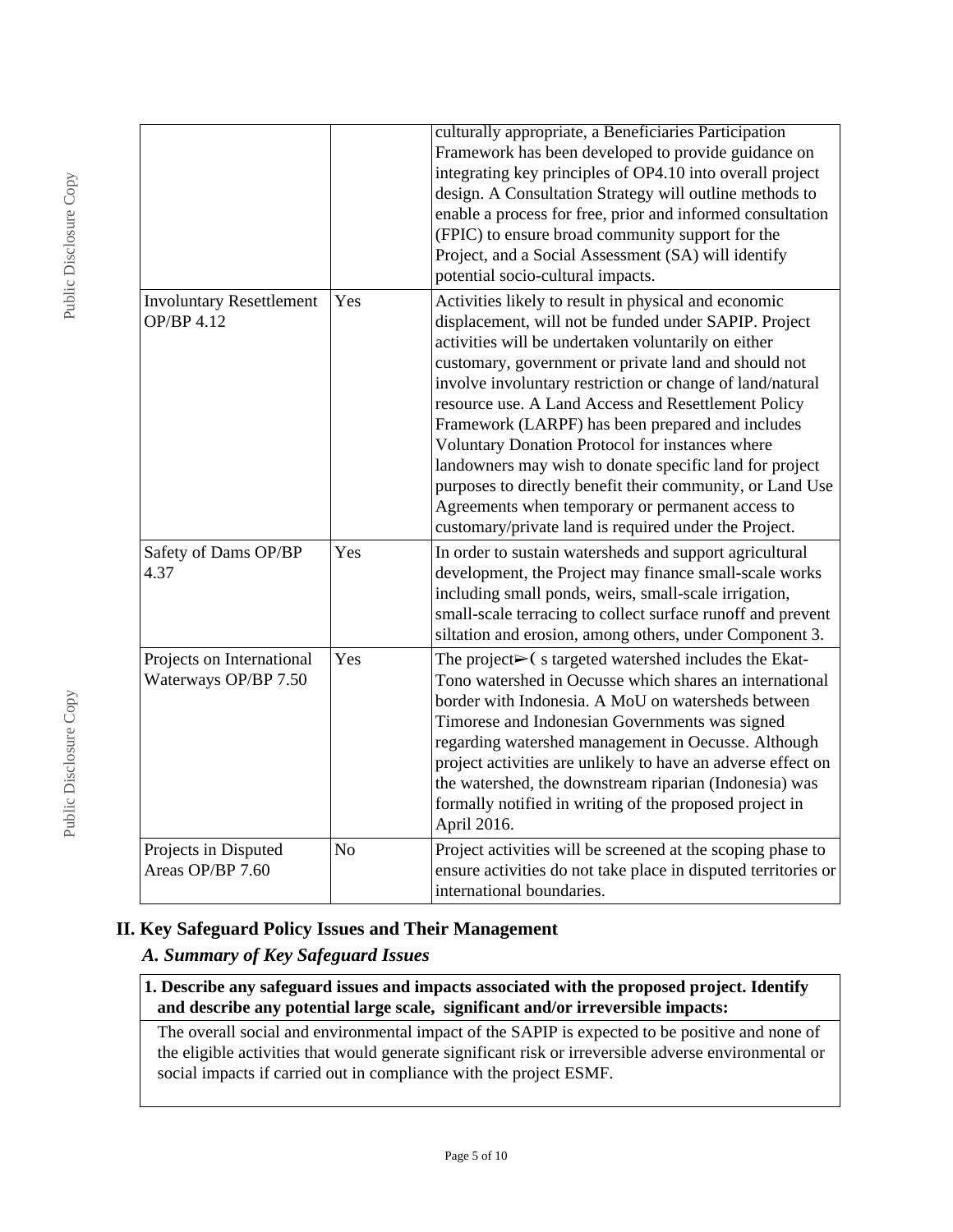The following have been identified as potential issues that can be easily mitigated or managed through the consultative and community driven design of the project

 $\triangleright$  ( $\phi$  Exclusion of key stakeholders in focus groups and consultation activities.

 $\triangleright$  ( $\circ$  Disagreement on the membership of WMC or content of Agricultural Development Plan.

- $\triangleright$  ( $\circ$  Agriculture and rural infrastructure development priorities are not based on community need as agreed by target beneficiaries.
- $\triangleright$  ( $\phi$  Potential land use change for agricultural purposes based on land suitability analysis.
- $\triangleright$  ( $\circ$  Insufficient understanding about the customary access rights to land and natural resources.
- $\triangleright$  ( $\phi$  Poor consideration of upstream or downstream impacts or users.

 $\triangleright$  ( $\circ$  Impacts to water courses, water quality and quantity (siltation, contamination, up/ downstream impacts)

 $\triangleright$  ( $\epsilon$  Unsuitable seed varieties and seedlings or plants for erosion control and buffers.

 $\triangleright$  ( $\phi$  Increased fertilizer and pesticide use as a by-product of intensified agricultural activity leading to environmental (e.g. water contamination) and social (e.g. health risks) impacts if used without training and control measures

 $\triangleright$  ( $\circ$  Agriculture and rural infrastructure development priorities are not based on community need as agreed by target beneficiaries.

 $\triangleright$  ( $\circ$  Localised temporary impacts of civil works for village water supplies, etc.

 $\triangleright$  ( $\circ$  Lack of supervision and poor quality of construction for small-scale infrastructure.

 $\triangleright$  ( $\circ$  Conflict due to restriction of access to natural resources or infringement of customary rights (e.g. firewood harvesting).

These impacts and issues can be mitigated through safeguard instruments contained in the ESMF.

### **2. Describe any potential indirect and/or long term impacts due to anticipated future activities in the project area:**

No long-term or indirect impacts of an adverse nature are anticipated. The overall objective of SAPIP is to benefit environmental health at the watershed-scale as a result of improved farming practices and agricultural technologies.

**3. Describe any project alternatives (if relevant) considered to help avoid or minimize adverse impacts.**

Project activities and alternative modalities have already been trialled and piloted successfully in Timor-Leste. SAPIP will upscale those proven to be successful and modifies in specific regions and watersheds as appropriate.

**4. Describe measures taken by the borrower to address safeguard policy issues. Provide an assessment of borrower capacity to plan and implement the measures described.**

Timor-Leste has limited institutional capacity for safeguards. Technical assistance is being provided to the road sector through the establishment of a Project Implementation Unit (PIU) in the MPWTC, which houses an Environmental and Social Unit. The MAF Institutional Reform and Transformation Project (P148698) [MIRT] provided capacity building and support on safeguards for the agriculture sector, prior to implementation of SAPIP. Safeguards training was provided to MAF staff (including NDPP) on 27 January 2016. The DPMSU have capacity to screen subprojects for impacts, however may require additional assistance for preparation of safeguard instruments. The project design includes capacity building at the national and municipal levels for project delivery, which will incorporate safeguards. Technical assistance and NGOs will be engaged to support this function.

The CDD approach will enhance environmental and social benefits in participating communities in a respectful and inclusive manner that suits local socio-cultural realities. In this way, most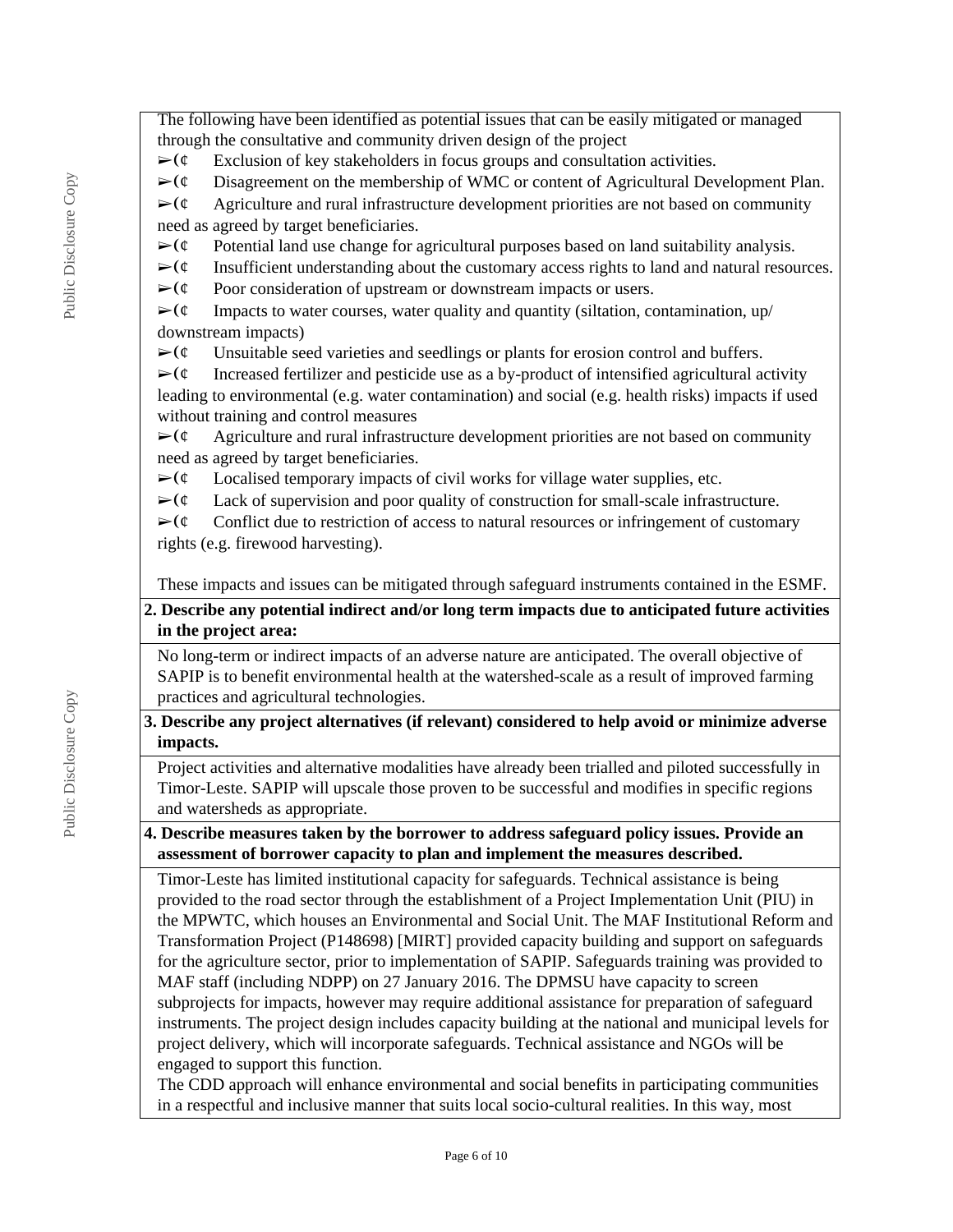adverse impacts will be avoided or mitigated in the design phase by beneficiaries themselves, with support from NGOs/CSOs and consultants.

#### **5. Identify the key stakeholders and describe the mechanisms for consultation and disclosure on safeguard policies, with an emphasis on potentially affected people.**

Key stakeholders include MAF, municipality offices, sub-district level facilitators, farmers, resource users, and Suco leaders. A Consultation Strategy will be completed by the implementing agency in accordance with the principles and process set out in the Beneficiaries Participation Framework. The Consultation Strategy will detail methods for engaging project beneficiaries in the different project activities including the formation of farmer groups, watershed management strategies and priorities, amongst others.

### *B. Disclosure Requirements*

| Environmental Assessment/Audit/Management Plan/Other                                                                                                                                                                                                                                                                                                                                                                                                 |                                                                                                                                 |             |  |  |  |
|------------------------------------------------------------------------------------------------------------------------------------------------------------------------------------------------------------------------------------------------------------------------------------------------------------------------------------------------------------------------------------------------------------------------------------------------------|---------------------------------------------------------------------------------------------------------------------------------|-------------|--|--|--|
|                                                                                                                                                                                                                                                                                                                                                                                                                                                      | Date of receipt by the Bank                                                                                                     | 07-Mar-2016 |  |  |  |
|                                                                                                                                                                                                                                                                                                                                                                                                                                                      | Date of submission to InfoShop                                                                                                  | 08-Mar-2016 |  |  |  |
|                                                                                                                                                                                                                                                                                                                                                                                                                                                      | For category A projects, date of distributing the Executive                                                                     |             |  |  |  |
|                                                                                                                                                                                                                                                                                                                                                                                                                                                      | Summary of the EA to the Executive Directors                                                                                    |             |  |  |  |
| "In country" Disclosure                                                                                                                                                                                                                                                                                                                                                                                                                              |                                                                                                                                 |             |  |  |  |
| <b>Timor-Leste</b>                                                                                                                                                                                                                                                                                                                                                                                                                                   |                                                                                                                                 | 08-Mar-2016 |  |  |  |
| Agricultural Development Plans will be developed and include characterisation of<br>Comments:<br>watershed areas and landscape values that will be enhanced by project activities and<br>improved management regimes. Social assessments will also be undertaken to<br>understand resource users, traditional rights or access and use, and identify<br>vulnerable persons (all Timorese are classified as Indigenous People and OP4.10<br>applies). |                                                                                                                                 |             |  |  |  |
|                                                                                                                                                                                                                                                                                                                                                                                                                                                      | <b>Resettlement Action Plan/Framework/Policy Process</b>                                                                        |             |  |  |  |
| 07-Mar-2016<br>Date of receipt by the Bank                                                                                                                                                                                                                                                                                                                                                                                                           |                                                                                                                                 |             |  |  |  |
| Date of submission to InfoShop<br>08-Mar-2016                                                                                                                                                                                                                                                                                                                                                                                                        |                                                                                                                                 |             |  |  |  |
| "In country" Disclosure                                                                                                                                                                                                                                                                                                                                                                                                                              |                                                                                                                                 |             |  |  |  |
| Timor-Leste<br>08-Mar-2016                                                                                                                                                                                                                                                                                                                                                                                                                           |                                                                                                                                 |             |  |  |  |
| Comments:                                                                                                                                                                                                                                                                                                                                                                                                                                            | All activities will be undertaken in a voluntary and participatory manner and not<br>include physical or economic displacement. |             |  |  |  |
|                                                                                                                                                                                                                                                                                                                                                                                                                                                      | <b>Indigenous Peoples Development Plan/Framework</b>                                                                            |             |  |  |  |
| Date of receipt by the Bank                                                                                                                                                                                                                                                                                                                                                                                                                          |                                                                                                                                 | 07-Mar-2016 |  |  |  |
|                                                                                                                                                                                                                                                                                                                                                                                                                                                      | Date of submission to InfoShop                                                                                                  | 08-Mar-2016 |  |  |  |
| "In country" Disclosure                                                                                                                                                                                                                                                                                                                                                                                                                              |                                                                                                                                 |             |  |  |  |
| Timor-Leste<br>08-Mar-2016                                                                                                                                                                                                                                                                                                                                                                                                                           |                                                                                                                                 |             |  |  |  |
| A Beneficiaries Participation Framework has been developed for this project in lieu<br>Comments:<br>of an IPPF since this is a CDD modality and is more appropriate to the needs of the<br>project and its stakeholders. The BPF incorporates key elements of an IPPF and IPP.                                                                                                                                                                       |                                                                                                                                 |             |  |  |  |
| <b>Pest Management Plan</b>                                                                                                                                                                                                                                                                                                                                                                                                                          |                                                                                                                                 |             |  |  |  |
| Was the document disclosed prior to appraisal?<br><b>NA</b>                                                                                                                                                                                                                                                                                                                                                                                          |                                                                                                                                 |             |  |  |  |
| Date of receipt by the Bank<br><b>NA</b>                                                                                                                                                                                                                                                                                                                                                                                                             |                                                                                                                                 |             |  |  |  |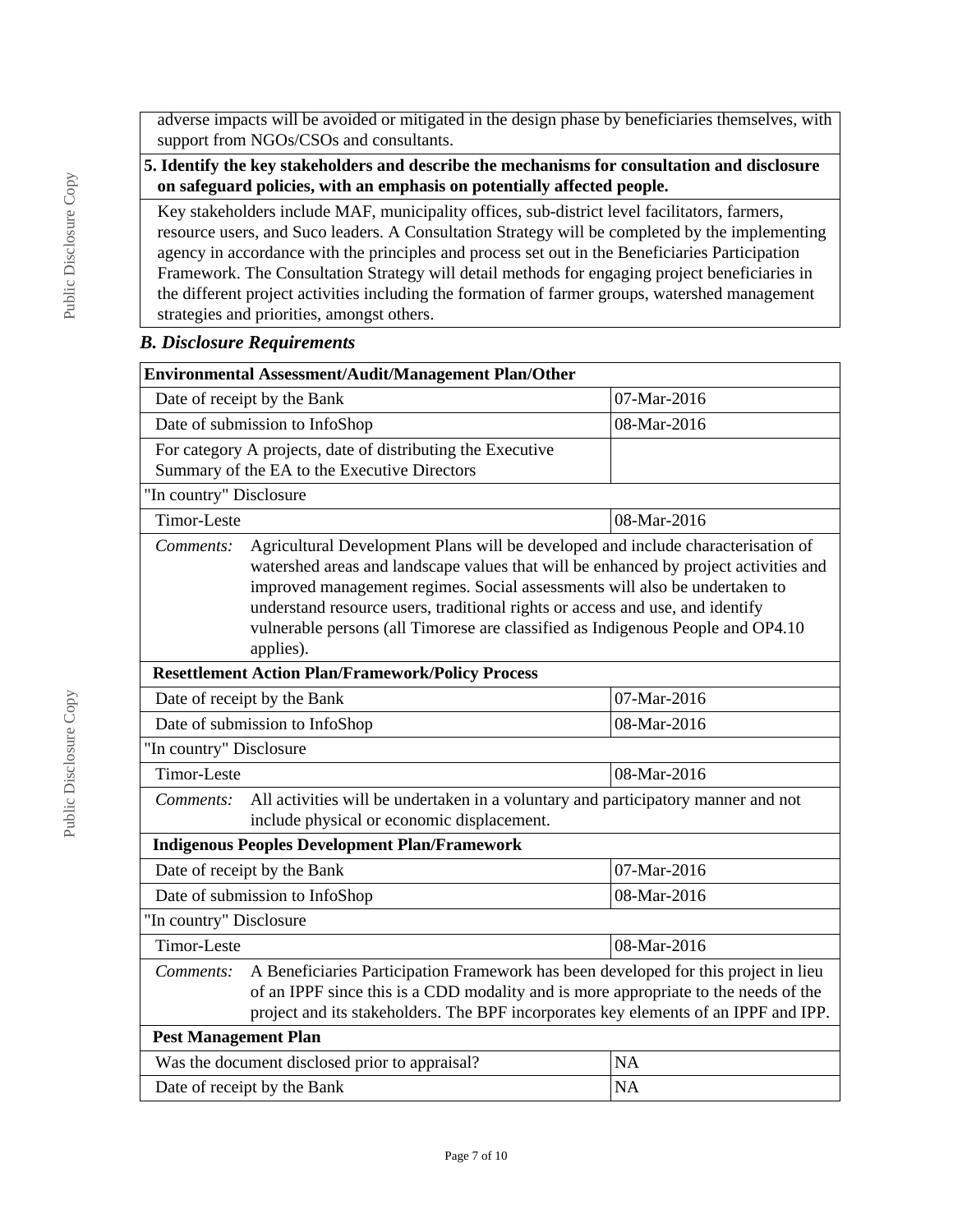|                                                           | Date of submission to InfoShop                                          | ΝA |  |  |
|-----------------------------------------------------------|-------------------------------------------------------------------------|----|--|--|
| "In country" Disclosure                                   |                                                                         |    |  |  |
|                                                           | $ 08 - Mar - 2016 $<br>Timor-Leste                                      |    |  |  |
| Comments:                                                 | Agriculture Development Plans or Watershed Management Plans may include |    |  |  |
| integrated pest management and training will be provided. |                                                                         |    |  |  |
| $T(1 \quad 1 \quad 1 \quad 1 \quad 1)$                    |                                                                         |    |  |  |

**If the project triggers the Pest Management and/or Physical Cultural Resources policies, the respective issues are to be addressed and disclosed as part of the Environmental Assessment/ Audit/or EMP.**

**If in-country disclosure of any of the above documents is not expected, please explain why:**

# *C. Compliance Monitoring Indicators at the Corporate Level*

| <b>OP/BP/GP 4.01 - Environment Assessment</b>                                                                                                                                                                 |                                |                                             |                                             |
|---------------------------------------------------------------------------------------------------------------------------------------------------------------------------------------------------------------|--------------------------------|---------------------------------------------|---------------------------------------------|
| Does the project require a stand-alone EA (including EMP)<br>report?                                                                                                                                          | Yes $\lceil$<br>$\mathbf{1}$   | $\overline{N}$ o [ ]                        | $NA \upharpoonright \times \upharpoonright$ |
| <b>OP/BP 4.04 - Natural Habitats</b>                                                                                                                                                                          |                                |                                             |                                             |
| Would the project result in any significant conversion or<br>degradation of critical natural habitats?                                                                                                        | Yes $\lceil$<br>$\mathbf{I}$   | No [ $\times$ ]                             | $NA \lceil$                                 |
| If the project would result in significant conversion or<br>degradation of other (non-critical) natural habitats, does the<br>project include mitigation measures acceptable to the Bank?                     | $Yes \Gamma$<br>$\overline{1}$ | $\overline{N}$ o [ ]                        | $NA \upharpoonright \times \upharpoonright$ |
| <b>OP 4.09 - Pest Management</b>                                                                                                                                                                              |                                |                                             |                                             |
| Does the EA adequately address the pest management issues?                                                                                                                                                    | Yes [<br>$\mathbf{I}$          | No [<br>$\mathbf{1}$                        | NA[X]                                       |
| Is a separate PMP required?                                                                                                                                                                                   | Yes [                          | No $[\times]$                               | $NA \lceil$                                 |
| If yes, has the PMP been reviewed and approved by a<br>safeguards specialist or PM? Are PMP requirements included<br>in project design?If yes, does the project team include a Pest<br>Management Specialist? | $\mathbf{I}$<br>Yes $\lceil$   | No <sub>1</sub><br>$\overline{\phantom{a}}$ | NA[X]                                       |
| <b>OP/BP 4.11 - Physical Cultural Resources</b>                                                                                                                                                               |                                |                                             |                                             |
| Does the EA include adequate measures related to cultural<br>property?                                                                                                                                        | Yes $\lceil \times \rceil$     | $No [$ ]                                    | NA <sub>1</sub>                             |
| Does the credit/loan incorporate mechanisms to mitigate the<br>potential adverse impacts on cultural property?                                                                                                | Yes $\lceil \times \rceil$     | No <sub>1</sub><br>$\overline{1}$           | NA <sub>1</sub>                             |
| <b>OP/BP 4.10 - Indigenous Peoples</b>                                                                                                                                                                        |                                |                                             |                                             |
| Has a separate Indigenous Peoples Plan/Planning Framework<br>(as appropriate) been prepared in consultation with affected<br>Indigenous Peoples?                                                              | Yes $\lceil \times \rceil$     | No [ ]                                      | $NA \lceil$                                 |
| If yes, then did the Regional unit responsible for safeguards or<br>Practice Manager review the plan?                                                                                                         | Yes $\lceil \times \rceil$     | No [                                        | $NA \lceil$<br>$\mathbf{1}$                 |
| If the whole project is designed to benefit IP, has the design<br>been reviewed and approved by the Regional Social<br>Development Unit or Practice Manager?                                                  | Yes $\lceil \times \rceil$     | No <sub>1</sub><br>$\overline{1}$           | $NA \Gamma$                                 |
| <b>OP/BP 4.12 - Involuntary Resettlement</b>                                                                                                                                                                  |                                |                                             |                                             |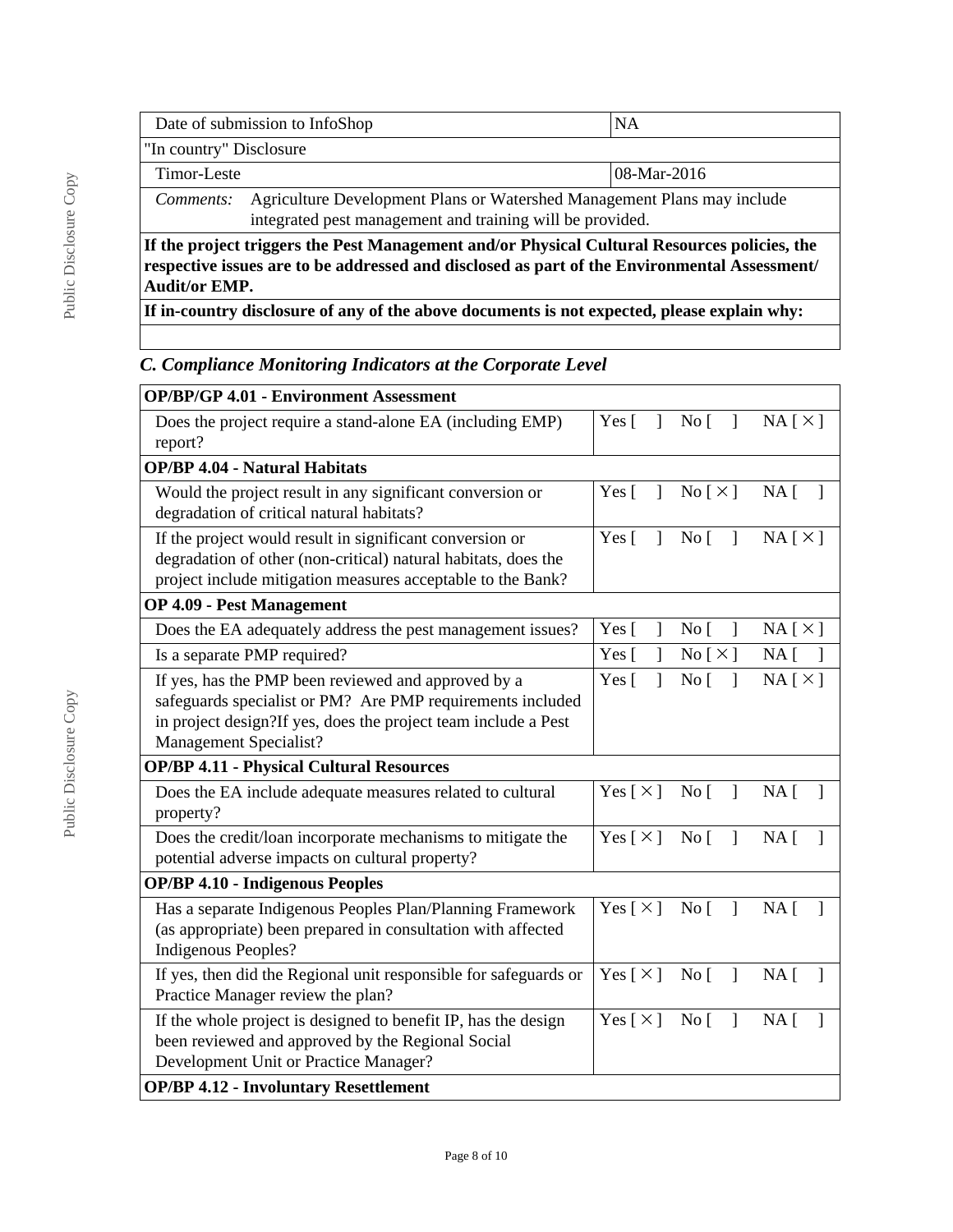| Has a resettlement plan/abbreviated plan/policy framework/<br>process framework (as appropriate) been prepared?                                                                     | Yes $[\times]$ No $[\ ]$     |                                                 | NA [<br>-1                                  |
|-------------------------------------------------------------------------------------------------------------------------------------------------------------------------------------|------------------------------|-------------------------------------------------|---------------------------------------------|
| If yes, then did the Regional unit responsible for safeguards or<br>Practice Manager review the plan?                                                                               | Yes [ $\times$ ]             | No [<br>$\mathbf{1}$                            | $NA$ [<br>-1                                |
| Is physical displacement/relocation expected?                                                                                                                                       | Yes $\lceil$<br>$\mathbf{I}$ | No $[\times]$                                   | TBD [                                       |
| Provided estimated number of people to be affected                                                                                                                                  |                              |                                                 |                                             |
| Is economic displacement expected? (loss of assets or access to<br>assets that leads to loss of income sources or other means of<br>livelihoods)                                    | Yes $\lceil$<br>1            | No $[\times]$                                   | TBD [                                       |
| Provided estimated number of people to be affected                                                                                                                                  |                              |                                                 |                                             |
| <b>OP/BP 4.36 - Forests</b>                                                                                                                                                         |                              |                                                 |                                             |
| Has the sector-wide analysis of policy and institutional issues<br>and constraints been carried out?                                                                                | Yes $\lceil$<br>$\mathbf{I}$ | No [<br>$\mathbf{I}$                            | $NA \upharpoonright \times \upharpoonright$ |
| Does the project design include satisfactory measures to<br>overcome these constraints?                                                                                             | $Yes [ \times ] No [ ]$      |                                                 | $NA$ [ ]                                    |
| Does the project finance commercial harvesting, and if so,<br>does it include provisions for certification system?                                                                  | Yes $\lceil$<br>$\mathbf{1}$ | No [ $\times$ ]                                 | $NA$ [<br>$\mathbf{1}$                      |
| <b>OP/BP 4.37 - Safety of Dams</b>                                                                                                                                                  |                              |                                                 |                                             |
| Have dam safety plans been prepared?                                                                                                                                                | Yes [                        | No <sub>[</sub> ]                               | NA[X]                                       |
| Have the TORs as well as composition for the independent<br>Panel of Experts (POE) been reviewed and approved by the<br>Bank?                                                       | Yes $\lceil$<br>1            | $\mathbf{I}$<br>No <sub>1</sub>                 | NA[X]                                       |
| Has an Emergency Preparedness Plan (EPP) been prepared and<br>arrangements been made for public awareness and training?                                                             | Yes $\lceil$<br>1            | No <sub>1</sub><br>1                            | NA[X]                                       |
| <b>OP 7.50 - Projects on International Waterways</b>                                                                                                                                |                              |                                                 |                                             |
| Have the other riparians been notified of the project?                                                                                                                              | Yes [ $\times$ ]             | No <sub>[</sub> ]                               | NA [<br>$\overline{\phantom{a}}$            |
| If the project falls under one of the exceptions to the<br>notification requirement, has this been cleared with the Legal<br>Department, and the memo to the RVP prepared and sent? | Yes $\lceil$<br>1            | No <sub>[</sub>                                 | $NA \upharpoonright \times \upharpoonright$ |
| Has the RVP approved such an exception?                                                                                                                                             | Yes [<br>1                   | No [<br>1                                       | NA[X]                                       |
| The World Bank Policy on Disclosure of Information                                                                                                                                  |                              |                                                 |                                             |
| Have relevant safeguard policies documents been sent to the<br>World Bank's Infoshop?                                                                                               | Yes $[\times]$               | No [                                            | $NA$ [ ]                                    |
| Have relevant documents been disclosed in-country in a public<br>place in a form and language that are understandable and<br>accessible to project-affected groups and local NGOs?  | Yes $[\times]$               | No [<br>$\mathbf{1}$                            | $NA$ [<br>$\overline{1}$                    |
| <b>All Safeguard Policies</b>                                                                                                                                                       |                              |                                                 |                                             |
| Have satisfactory calendar, budget and clear institutional<br>responsibilities been prepared for the implementation of<br>measures related to safeguard policies?                   | Yes [ $\times$ ]             | $\overline{N}$ o $\overline{[}$<br>$\mathbf{I}$ | NA [<br>-1                                  |